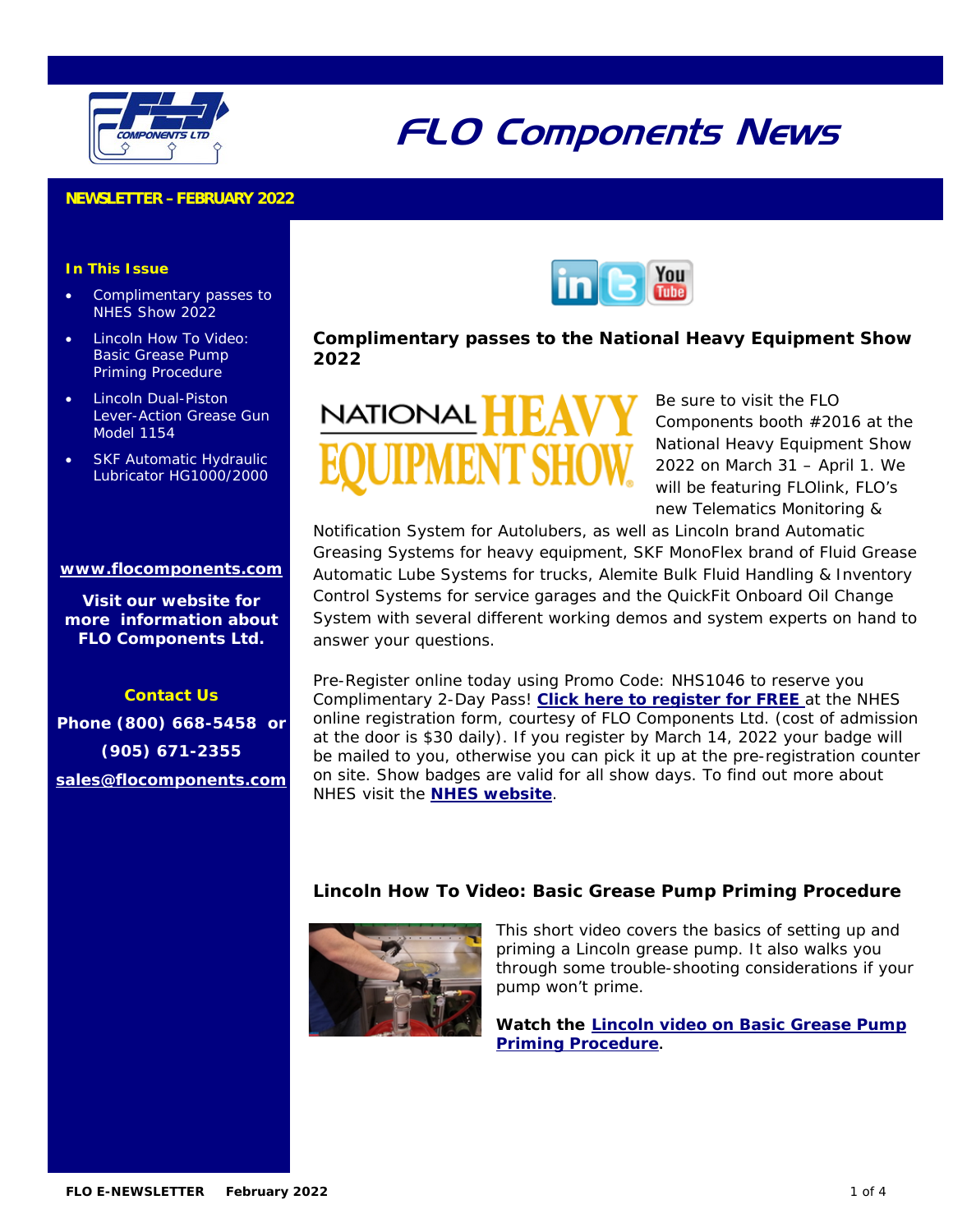

## **Lincoln Dual-Piston Lever-Action Grease Gun Model 1154**

Introducing the NEW Lincoln professional grade Dual-piston Lever-action grease gun. Now your lubricators can carry one tool that allows them to lubricate a wide range of grease points.



The Lincoln model 1154 easily switches between high-pressure and highvolume delivery, making it the most efficient for any job, including those with large lubrication requirements, high tolerance lube points or clogged fittings.

The grease gun has a thumb-operated switch that allows technicians to adjust the tool to match the equipment's lube requirements. The 1154 is perfect in the rough working environments of agriculture, construction, and vehicle repair, where reliable, durable tools are critical.

Large joints, bushings and bearings can be filled quickly. Additionally, it is excellent for lubricating large surface areas such as fifth wheels, chains and conveyors. The pressure position has a standard grease gun output of 38 strokes/oz. It develops 10,000 psi for use whenever high-pressure requirements are needed – such as track adjusters, clogged fittings and high-tolerance applications.

| Capacity             | 16 oz $(454 g)$ bulk<br>14.5 oz $(411 g)$ cartridge              |                              |
|----------------------|------------------------------------------------------------------|------------------------------|
|                      | Selector V (Volume)                                              | Selector P (Pressure)        |
|                      |                                                                  |                              |
| Output <sup>1)</sup> | 1 oz (28 g) per 12 strokes                                       | 1 oz $(28 g)$ per 38 strokes |
| Max. pressure        | 3,000 psi (200 bar)                                              | 10,000 psi (690 bar)         |
|                      | <sup>1)</sup> An average grease gun is approx. 35 strokes per oz |                              |

**Watch the [Lincoln Dual-piston lever-action grease gun model 1154](https://hiresmedia.skf.com/richmedia/prod/094314848a3860c2/094314848a3860c2_1200.mp4)  video.**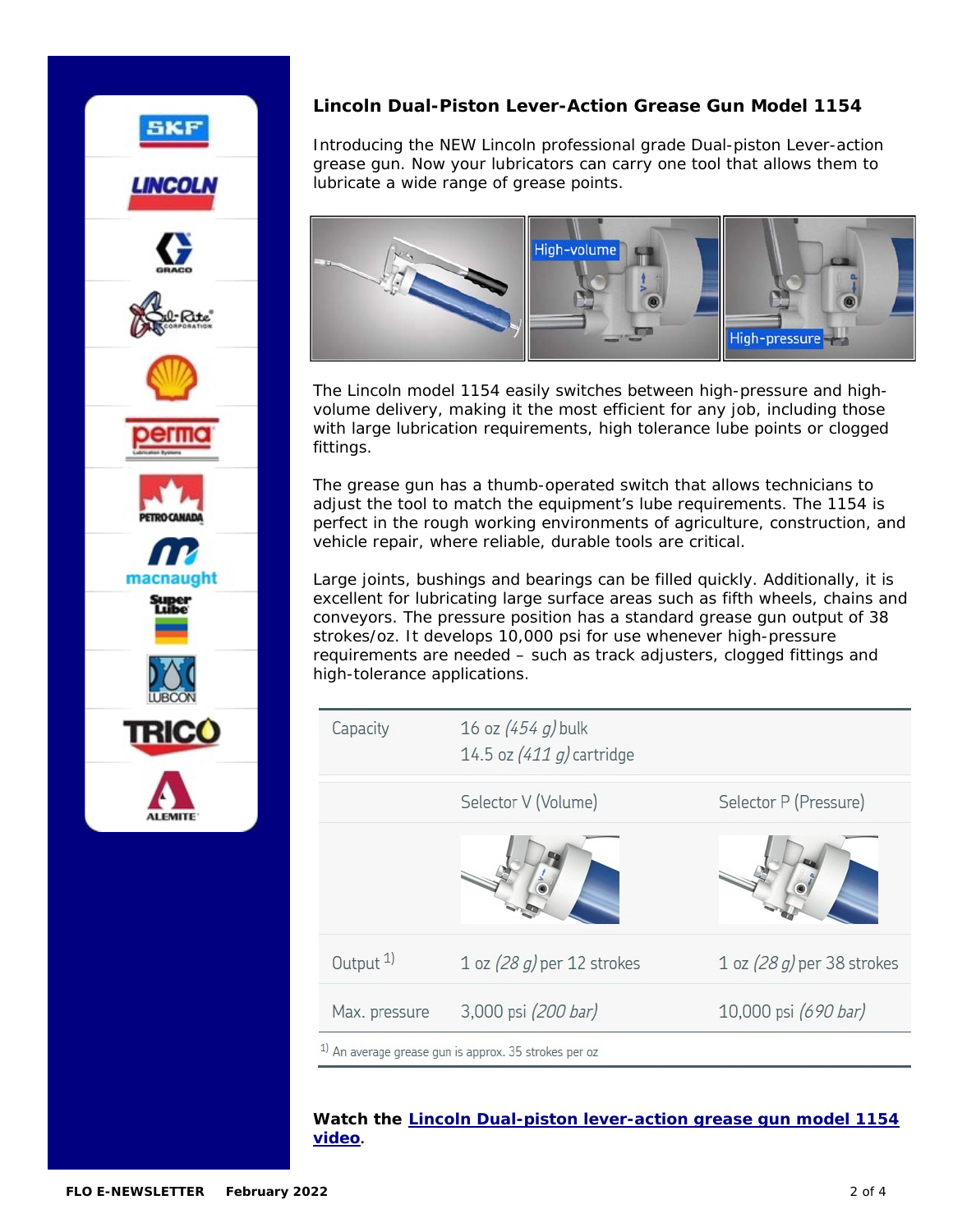## **SKF Automatic Hydraulic Lubricator HG1000/2000**



This lubrication system was developed as a cost-efficient automatic lubrication system for machines and implements with a hydraulic circuit. It's ideal for such units as dismountable hoists, small lift trucks and rear lifts of vehicles.

#### **Features and Benefits:**

- Simple piston pump utilizes self-relieving hydraulic lines
- Provides cost-efficient automatic lubrication
- Suitable for use in vehicles or machines having a safe hydraulic circuit that is not constantly in operation
- Pressure rise and fall operation in the pump is activated by powering-on and powering-off the adapted hydraulic circuit
- Pressure rise and fall operation in the lubrication line, as well as the amount of lubricant remaining, can be verified from the pressure gauge of the pump unit
- Optional low-level limit alarm can be indicated by a buzzer or indicator lamp 12 or 24 V DC
- Filling coupler with filter

## **Technical data**

Function principle Outlets Metering quantity: HG 1000 HG 2000 Lubricant Operating temperature Operating pressure

Transmission ratio

Material (reservoir)

Operating voltage Dimensions: HG 1000

Mounting position

Grease outlet connection

Reservoir

HG 2000

hydraulicly operated, piston pump 1

max. 1 000 cm<sup>3</sup>/stroke: 61 in<sup>3</sup>/stroke max. 2 000 cm<sup>3</sup>/stroke: 122 in<sup>3</sup>/stroke grease NLGI 0.1  $-25$  to +80 °C; -13 to +176 °F min. 50 bar, 725 psi max. 150 bar, 2 176 psi  $1:1$ 1 and 2 kg; 2.2 and 4.4 lb steel R  $1/4$  in ZN; main hose  $\varnothing$  8 mm, 0.341 in Hydraulic inlet connection R  $1/4$  in ZN; main hose  $\varnothing$  8 mm, 0.341 in 12 or 24 VDC

> 345 × 100 × 100 mm; 13.58 × 3.94 × 3.94 in 520 × 100 × 100 mm; 20.47 × 3.94 × 3.94 in vertical or horizontal

### **Applications:**

- Vehicles
- Machines
- Dismountable hoists
- Small lift trucks
- Truck rear lifts